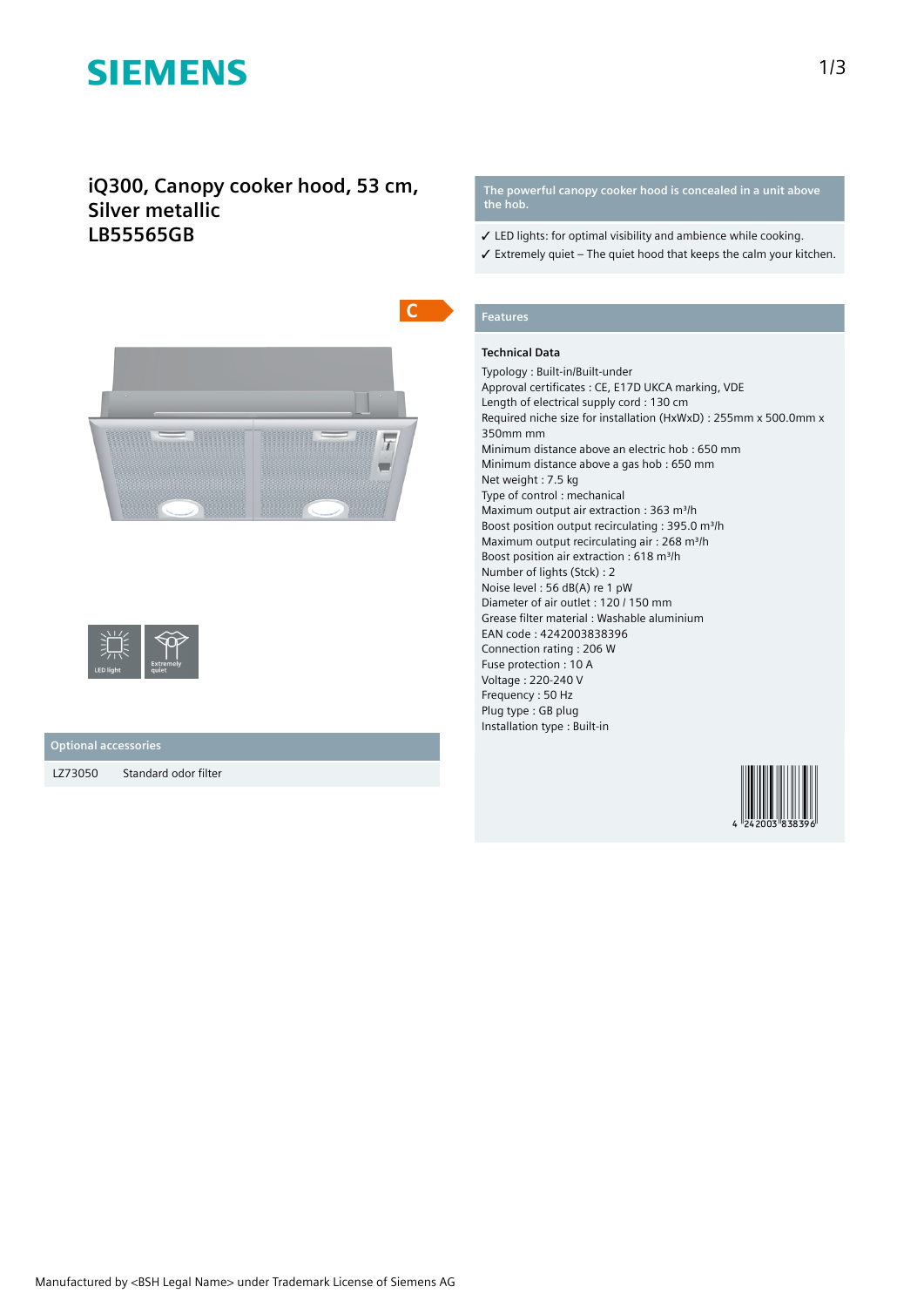# **SIEMENS**

# iQ300, Canopy cooker hood, 53 cm, **Silver metallic LB55565GB**

### **Features**

#### **Key** performance features:

- Energy Efficiency Class: C (at a range of energy efficiency classes from A+++ to D)
- Max. extraction rate: 618 m3/h
- Noise max. Normal Level: Noise, max. speed in normal us: 56 dB dB\*

#### **Features**

- Slider switch control for extractor speeds and light
- 3 x power levels plus intensive setting
- Twin motors
- $\bullet$  2 x LED spot 2.15W (low volt)
- Colour Temperature: 3500 K
- 2 x metal grease filter cassettes

#### **Design**

- For installation under an overhead canopy kitchen unit
- Canopy hood
- Mechanical

#### Performance/technical information

- Suitable for ducted and re-circulating operation
- For recirculated extraction a recirculating kit or a CleanAir recurculation kit (accessory) is needed
- $\bullet$  Extraction rate according to EN 61591 ø 15 cm: ● max. Normal use362m³/h
- 
- Intensive618 m³/h
- Noise level according to EN 60704-3 and EN 60704-2-13 exhaust a i r :
- Max. normal use: 56dB(A) re 1 pW
- Intensive:68 dB(A) re 1 pW
- Power rating: 206 W
- Light Intensity: 438 lux
- Electrical cable length 1.3 m
- $\bullet$  Diameter pipe Ø 150 mm (Ø 120 mm enclosed)
- Dimensions exhaust air (HxWxD): 255-255 x 530 x 380 mm
- Dimensions recirculating, chimney (HxWxD): 255-255 x 530 x 380mm
- ●<br>● Built-in dimensions (HxWxD): 255 x 500 x 350 mm
- Blower Efficiency Class: D\*
- Lighting Efficiency Class: A\*
- Grease Filtering Efficiency Class: B\*
- Average Energy Consumption: 79.8 kWh/year\*

### **Optional accessories**

- Recirculating kit LZ73050
- *\* In accordance with the EU-Regulation No 65/2014*